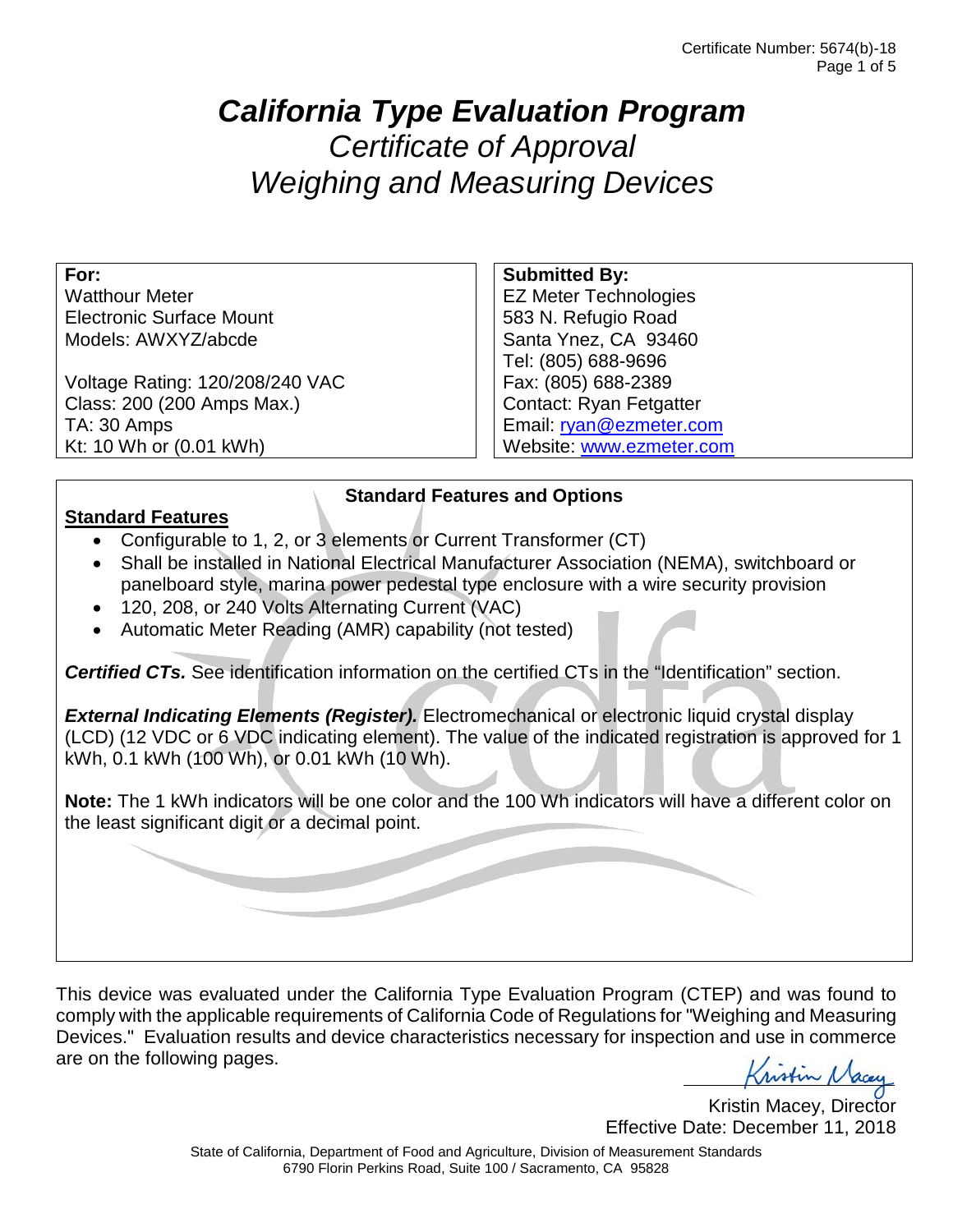#### Electronic Watthour Surface Mount Meter / Model: AWXYZ

**Application:** For use in legal submetered electrical service applications. The watthour meters are not self-contained and must be mounted in a NEMA-enclosure and in an appropriate location to ensure a dry environment for the electronic module.

**Identification:** The meter identification is permanently laser engraved on the face of the meter or on a permanent label applied to the face of the meter (*Figure 1*). The Model EZ417-1 current transformer (CT) label is permanently laser engraved to the face of the CT. The two Davidge Controls meter models have a permanent sticker ID on the CTs (*Figures 2-3*). The label for the EZ Meter CT is marked directly on the CT (*Figure 4).*

| <b>METER MODEL DESIGNATION TABLE</b>                                                                                                                                                                                                                                                                                                                            |                                                          |                          |                       |                          |                                         |
|-----------------------------------------------------------------------------------------------------------------------------------------------------------------------------------------------------------------------------------------------------------------------------------------------------------------------------------------------------------------|----------------------------------------------------------|--------------------------|-----------------------|--------------------------|-----------------------------------------|
| (AWXYZ/abcde e.g., A3136/E0271 or A4231/E)                                                                                                                                                                                                                                                                                                                      |                                                          |                          |                       |                          |                                         |
| $A = Base Unit$                                                                                                                                                                                                                                                                                                                                                 | $W =$ number of $X =$ one or two<br>CTs or dual<br>meter | register<br>outputs      |                       | $Z = AMR$ or<br>not      | $/abcde =$<br>additional<br>information |
| $A = 120V$ to<br>neutral                                                                                                                                                                                                                                                                                                                                        | $1 = 1$ CTs                                              | $A = 120V$ to<br>neutral | $1 = 1 \, \text{CTs}$ | $A = 120V$ to<br>neutral | $1 = 1 \, \text{CTs}$                   |
| *Additional /abcde details<br>a position = $CT$ model (see below)<br>b position = 0 or blank for 1.0 kwh resolution or $b = 1$ for 0.1 kwh resolution<br>cde = AMR options that are non-metrological (each position c, d, or e could be a $0 - 9$ or a $- z$ )                                                                                                  |                                                          |                          |                       |                          |                                         |
| <b>Current Transformers (CT) Model Designation:</b><br>$a = E$ : EZ Meter, Model: EZ417-1, 417:1 CT Ratio, accuracy class 0.3, and in any color<br>$a = 0$ or blank: Davidge Controls, Model: 4720/4, 400:1 CT Ratio, accuracy class 0.3, and in any<br>color<br>$a = 3$ : Davidge Controls, Model: JD6W, 2500:1 CT Ratio, accuracy class 0.3, and in any color |                                                          |                          |                       |                          |                                         |
| Sealing: Category 2 adhesive tamper-evident sealing provision for the adjustment mechanism (lab<br>woights and monsure sogling provision) for solibration and configuration. The motor also has a                                                                                                                                                               |                                                          |                          |                       |                          |                                         |

weights and measure sealing provision) for calibration and configuration. The meter also has a Category 1 wire security sealing provision for the wire terminal blocks installation provision (*Figure 1*).

The adjustment mechanism (lab weights and measure sealing provision) is an adhesive tamperevident security seal that shall be applied over the single screw on the back-plate cover of the meter for evidence of tampering (*Figure 5*). The programming and calibration is performed at the factory with firmware with an embedded firmware code. EZ meter provided documentation that the meter can never be programmed or calibrated outside of the factory.

The terminal blocks or installation provision is a wire security sealing provision for NEMA-enclosures, switchboards, panel board style enclosure, or marina power pedestal that contains the meter. Therefore, the NEMA enclosure, switchboard, panel board style enclosure, or marina power pedestal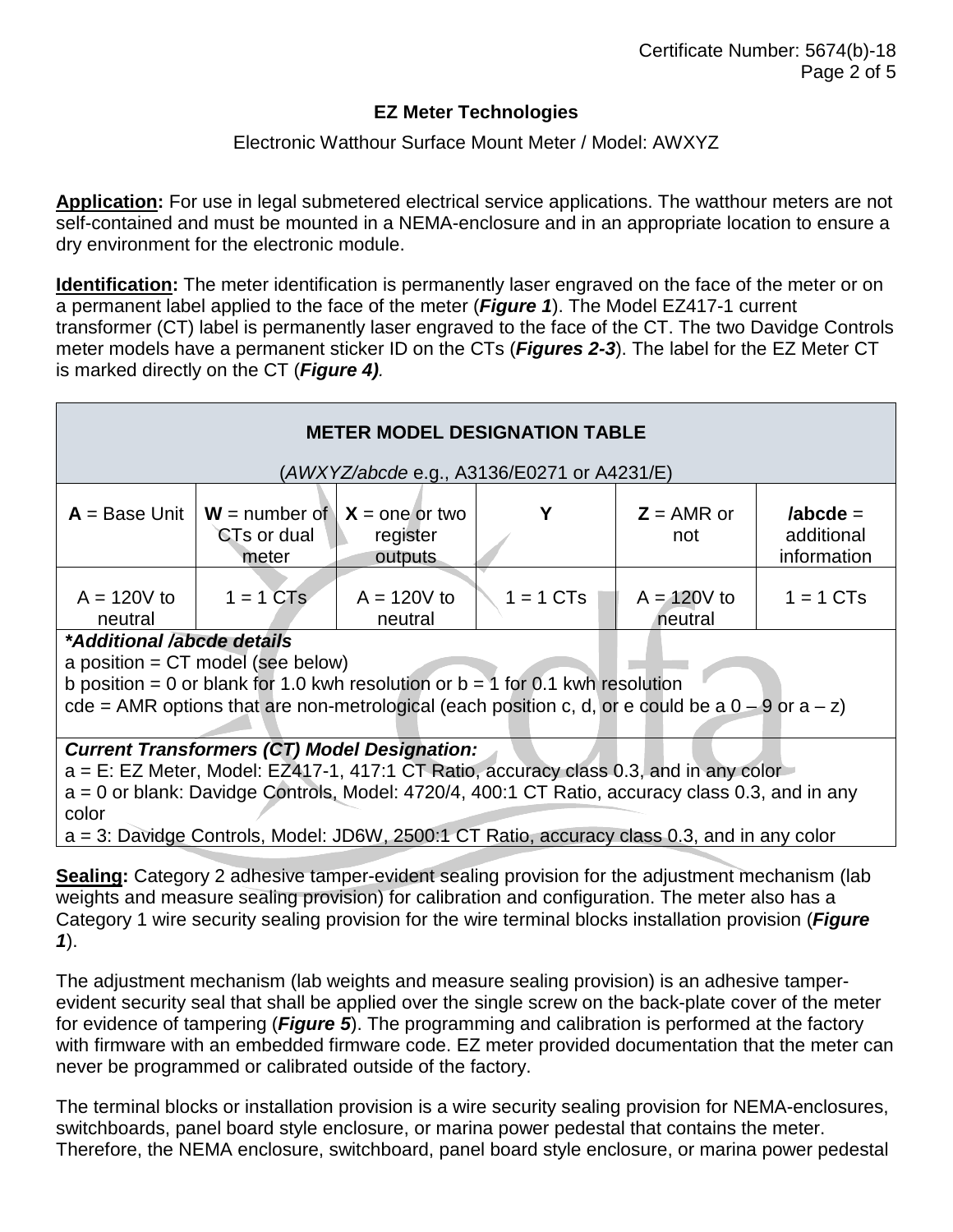#### Electronic Watthour Surface Mount Meter / Model: AWXYZ

may need to be sealed on site by the Registered Service Agent or an official county weights and measures official.

**Operation:** The top red LED indicates power (120 volts to neutral) is on for element 1. That same LED will briefly flash (50 ms) for every 10 Wh (.01 kWh) measured. The meters should be tested one element at a time as the red LED flashes as each element reaches 10 Wh. The green display LED will briefly flash (50 ms) every time the external indicator increments (every 1 or 0.1 kWh registration). If the device is a dual meter, there will be two green LEDs and two external kWh indicators. Meters with RS232 or RS485 communication have a third red/green or yellow LED that flashes when communicating. The meters may have a second green LED that is unused on single output meters. If 0.5 power factor is tested instead of unity 1.0, the CTs become direction sensitive. When the CT direction is incorrectly installed, and power factor is below 0.8, the top red LED flashes on and off at one (1) second intervals. To correct this problem, reverse the direction of the CT. See *Figure 6* for an example of a typical indicator.

**Test Conditions:** This certificate supersedes Certificate of Approval 5674(a)-14 and is issued to change the make from Davidge Controls to EZ Meter Technologies based on documentation provided and to add a new EZ Meter Technologies CT Model EZ417-1. Documentation was also provided to explain the firmware Category 2 sealing provision. Meter Models A423/E and A3133/E0271 with an EZ Meter Model EZ417-1 CT were submitted for testing and subjected to a combined total of 16 tests ranging from 3 amps to 50 amps at both unity and 0.5 power factors. After a permanence period of 28 days and 943 kWh, the meters were retested.

**Certificate of Approval Number 5674(a)-14:** This certificate supersedes Certificate of Approval 5674-11 and is issued to add the new CT Model JD6W and an indicated registration of 100 Wh. A meter with the new Model JD6W CT was submitted for evaluation and testing at the Division of Measurement Standards laboratory. The meters were subjected to a combined total of 12 additional tests ranging from 3 amps to 50 amps at both unity and 0.5 power factors. In addition, photographs of the sealing provisions and label marking improvements were added to enhance understanding of registration, Kt, and indicated registration values.

**Certificate of Approval Number 5674-11:** Three meters with Model 4720/4 CTs, were submitted for evaluation. The meters were initially tested at the Division of Measurement Standards laboratory. After a permanence period of approximately 10 weeks, the meters were retested. The meters were subjected to a combined total of over 100 tests from 3 amps to 50 amps at both unity and 0.5 power factors.

**Evaluated By:** J. Roach (CA) 5674-11, 5674(a)-14 and 5674(b)-18

**Type Evaluation Criteria Used:** *California Code of Regulations, Title 4, Division 9, 2018 Edition.*

**Conclusion:** The results of the evaluation and information provided by the manufacturer indicate the device complies with applicable requirements.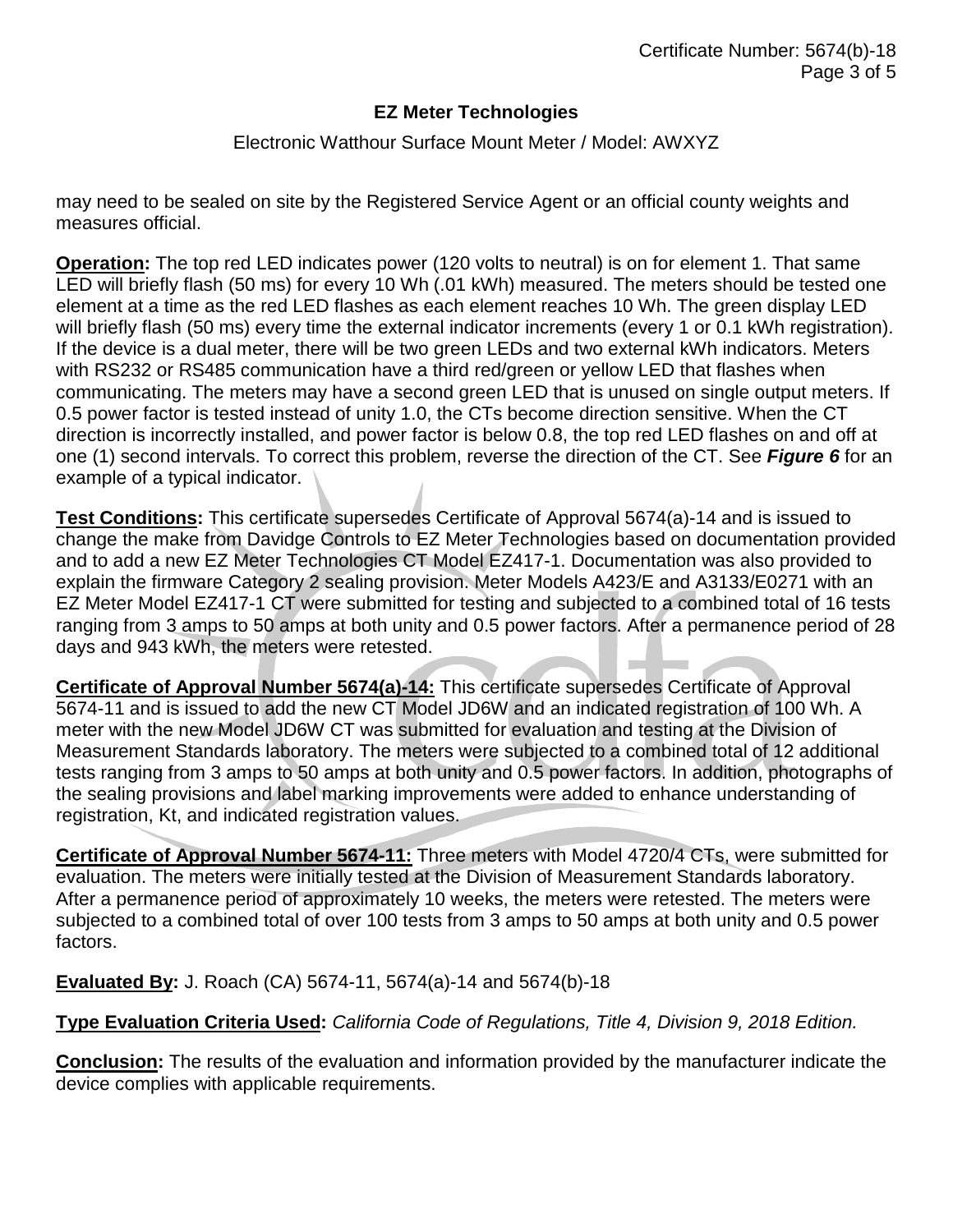Electronic Watthour Surface Mount Meter / Model: AWXYZ

### **Example(s) of Device:**



**Figure 1.** Photo example of the meter ID in a NEMA-enclosure and the Category 1 wire terminal installation sealing provision.